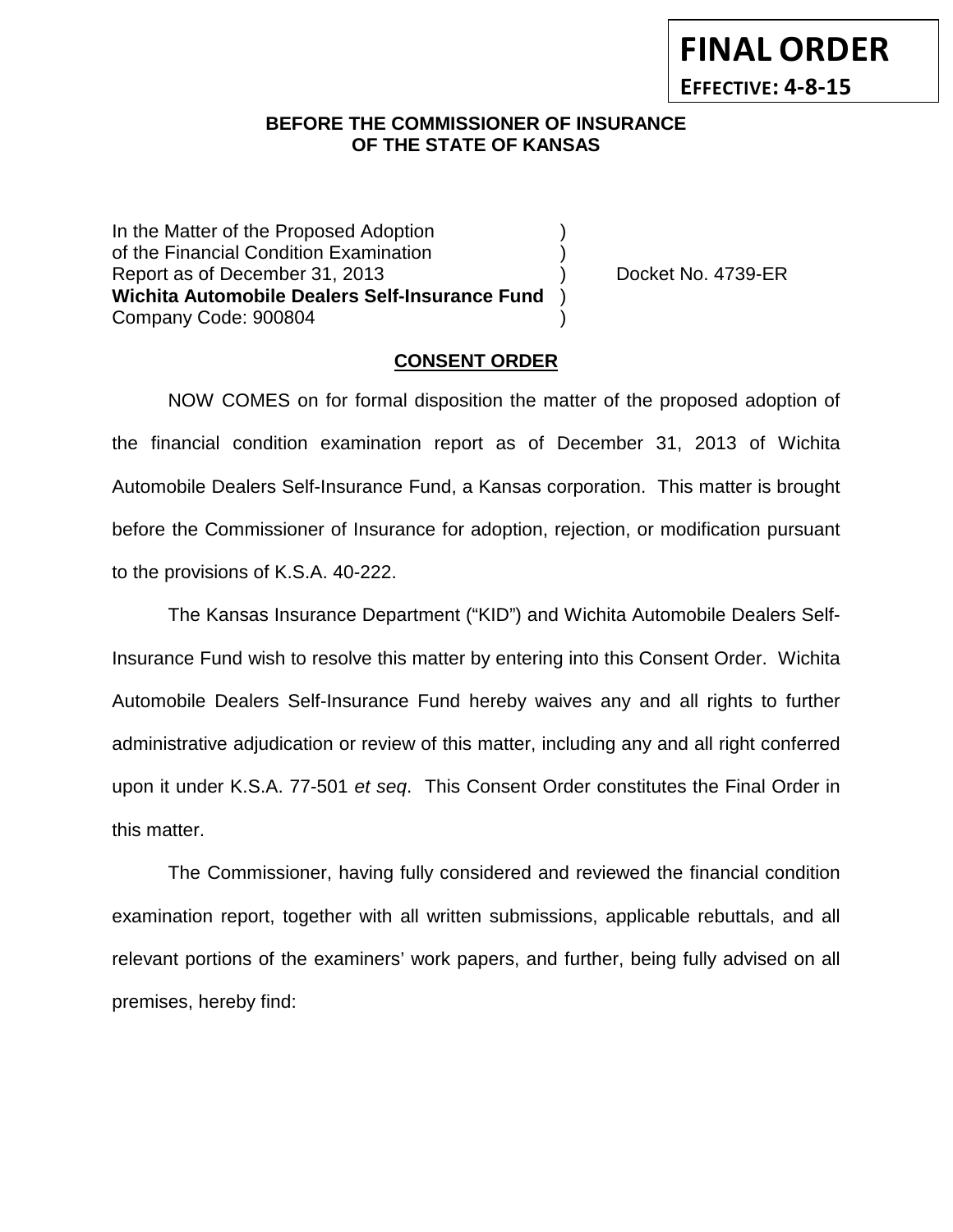#### **Policy Reasons**

It is stated policy of the State of Kansas that whenever the Commissioner of Insurance deems it necessary, an examination of the affairs and financial condition of any insurance company in the process of organization, applying for admission, or doing business in this State can be undertaken. In all cases, such an examination must occur once every five (5) years. Through the examination process, the insurance consuming public will be well served and protected.

#### **Findings of Fact**

1. The Commissioner of Insurance has jurisdiction over this matter pursuant to K.S.A. 40-222.

2. An examination of Wichita Automobile Dealers Self-Insurance Fund was undertaken by the Kansas Insurance Department and was completed on November 20, 2014.

3. The examiner-in-charge tendered and filed with the Kansas Insurance Department a verified written report of the examination within thirty (30) days following completion of the examination, to wit; December 16, 2014.

4. Following receipt of the verified report, the Kansas Insurance Department transmitted the report to Wichita Automobile Dealers Self-Insurance Fund on January 20, 2015, with a duly executed notice advising the company of its opportunity to prepare and submit to the Kansas Insurance Department a written submission or rebuttal with respect to any and all matters contained in the report. Wichita Automobile Dealers Self-Insurance Fund was further advised that any written submission or rebuttal needed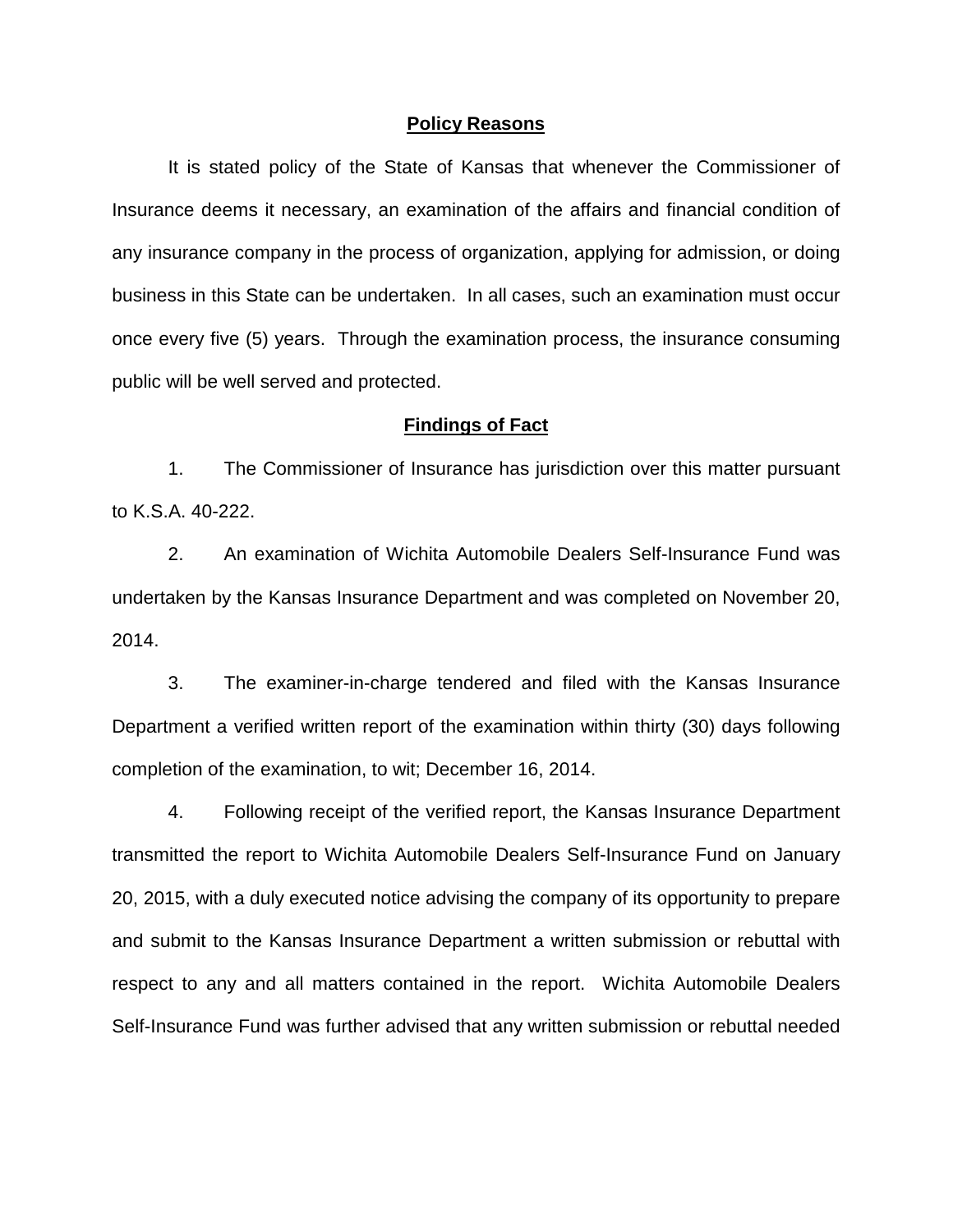to be filed with the Kansas Insurance Department no later than thirty (30) days after receipt of the verified report.

5. Wichita Automobile Dealers Self-Insurance Fund filed a written acceptance of the verified report on February 24, 2015.

6. Based upon the written submission tendered, Wichita Automobile Dealers Self-Insurance Fund took no exceptions to matters contained in the verified report.

7. Within thirty (30) days of the end of the time period allowed for written submission or rebuttal, the Commissioner of Insurance fully reviewed the report, together with all written submissions and rebuttals provided by Wichita Automobile Dealers Self-Insurance Fund. The Commissioner of Insurance further reviewed all relevant workpapers.

8. No other written submissions or rebuttals were submitted by Wichita Automobile Dealers Self-Insurance Fund.

## **Conclusion of Law**

9. K.S.A. 40-222(k)(2) provides:

"Within 30 days of the end of the period allowed for the receipt of written submissions or rebuttals, the commissioner shall fully consider and review the report, together with any written submissions or rebuttals and any relevant portions of the examiners workpapers and enter an order:

- (A) Adopting the examination report as filed or with modification or corrections. If the examination report reveals that the company is operating in violation of any law, regulation or prior order of the commissioner, the commissioner may order the company to take any action the commissioner considers necessary and appropriate to cure such violations; or
- (B) rejecting the examination report with directions to the examiners to reopen the examination for purposes of obtaining additional data, documentation or information, and refiling pursuant to subsection (k); or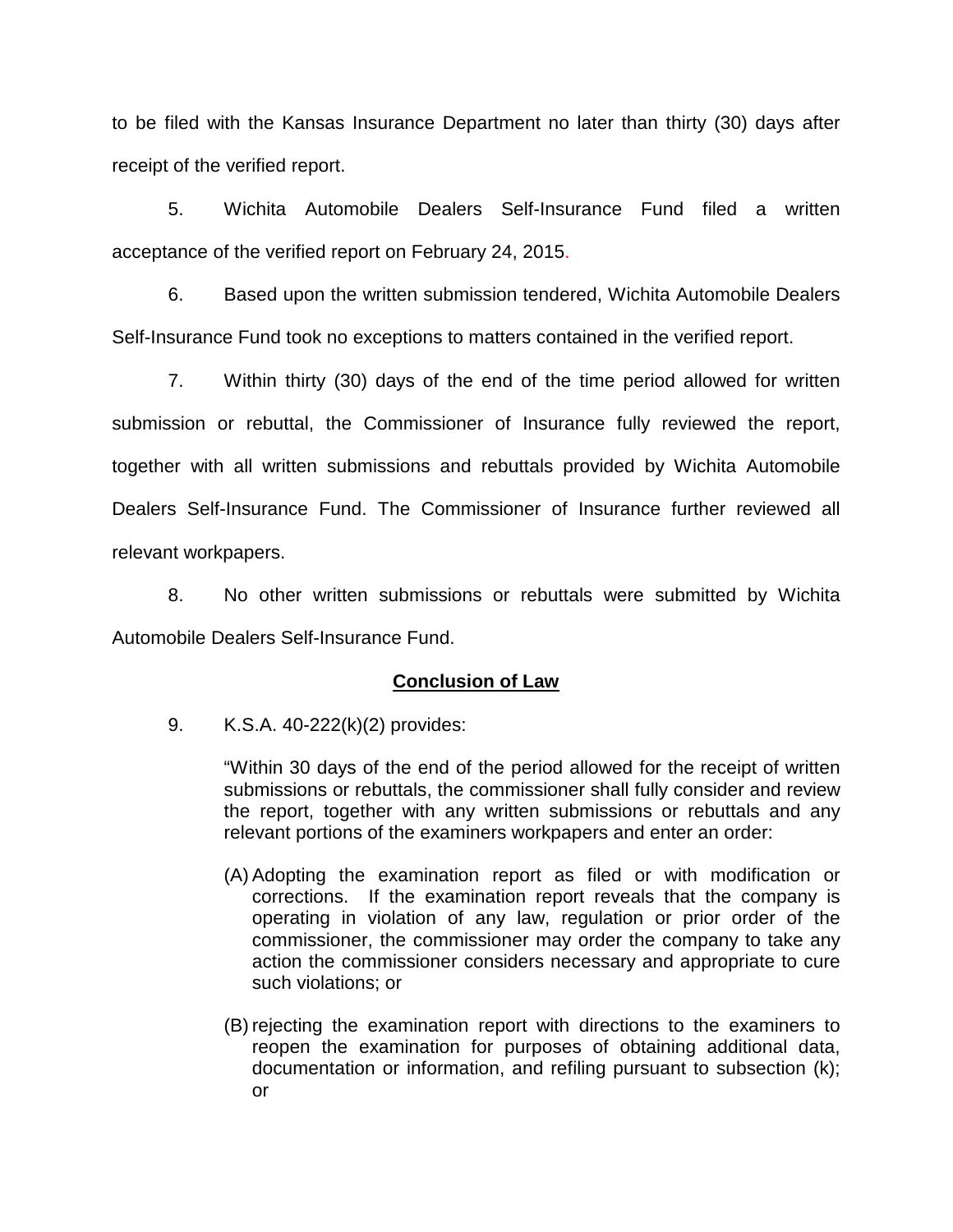(C)call and conduct a fact-finding hearing in accordance with K.S.A. 40- 281 and amendments thereto for purposes of obtaining additional documentation, data, information and testimony."

10. Based upon the Findings of Fact enumerated in paragraphs #1 through #8 above, the financial condition examination report as of December 31, 2013 of Wichita Automobile Dealers Self-Insurance Fund should be adopted.

# **IT IS THEREFORE, BY THE COMMISSIONER OF INSURANCE, ORDERED THAT:**

1. The financial condition examination report as of December 31, 2013 of Wichita Automobile Dealers Self-Insurance Fund hereby is adopted.

2. The Commissioner of Insurance retains jurisdiction over this matter to issue any and all further Orders deemed appropriate or to take such further action necessary to dispose of this matter.

**IT IS SO ORDERED THIS \_\_8th\_\_ DAY OF APRIL, 2015 IN THE CITY OF TOPEKA, COUNTY OF SHAWNEE, STATE OF KANSAS.**



/s/ Ken Selzer

Ken Selzer, CPA

Commissioner of Insurance

By:

/s/ Diane Minear

Diane Minear

Interim General Counsel